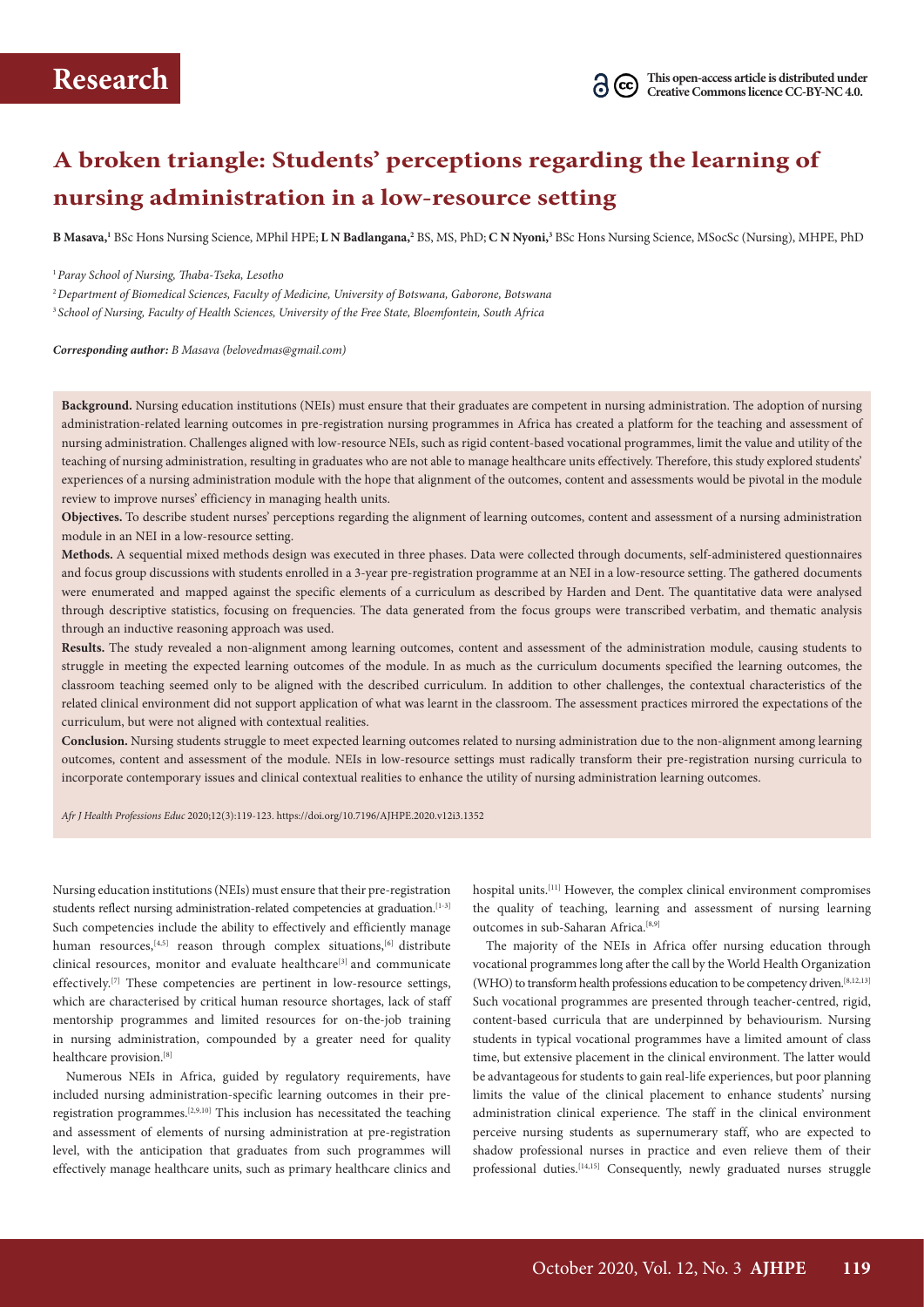to adapt to the nursing administration requirements of the real-world environment, which compromises the quality of health services.<sup>[16]</sup>

The transition of NEIs from a vocational to a professional educational programme requires a shift in instructional design and teaching of nursing modules, including nursing administration. NEIs in low-resource settings need practical guidance to improve the quality of teaching and learning of nursing administration. We argue that insight in the alignment of the learning outcomes, content and assessment of nursing administration education would inform the design of pre-registration nursing administration programmes. The triangle thus refers to the alignment between learning outcomes, content and assessments. This article reports on an evaluation of aspects of a pre-registration nursing administration module in a lowresource setting in Africa.

## **Objective**

The objective of this study was to evaluate and describe the alignment of learning outcomes, content and assessment of a nursing administration module in an NEI in a low-resource setting.

## **Methods**

Underpinned by pragmatism, this study was executed through sequential mixed methods at an NEI in a low-resource setting in Africa. The NEI included in this study offered a 3-year pre-registration nursing programme guided by a national nursing curriculum that includes a nursing administration module. This module was presented in two sequential components, i.e. a classroom-based theoretical component and a hospitalbased practical component, as directed by the national nursing curriculum. The study population comprised final-year nursing students who had completed both components of the nursing administration module. All 40 nursing students were invited and included in the study.

Data were collected in three sequential phases. The initial phase involved the collection of all available documents related to the learning outcomes, content and assessment of the nursing administration module. The authors requested permission from the institution's gatekeepers to use the selected documents for study. The collected documents were de-identified, coded, duplicated and categorised. The second phase was the quantitative strand of the study, where data were collected from the nursing students through self-administered questionnaires. Selected participants gave written consent to participate in the study survey and focus group discussions. The questionnaire was generated by the researchers from reviewing the literature, and explored the nursing students' experiences of the components of the nursing administration module. The third phase was informed by the outcome of the data analysis of the preceding phases and was executed through four focus group discussions with the same population. The first author, who is experienced in conducting interviews and worked at the setting, conducted the focus group discussions with the aid of a research assistant. The discussions were digitally recorded and field notes were collected.

The collected data were analysed using approaches appropriate for each phase. The documents collected were enumerated and mapped against a curriculum model.<sup>[17]</sup> The quantitative data were analysed through descriptive statistics, focusing on frequencies. The results of the quantitative analysis informed the development of questions for the focus group discussions. The data generated from the focus groups were transcribed verbatim, and thematic analysis through inductive reasoning was applied, guided by principles of qualitative data analysis by Creswell.<sup>[18]</sup>

The rigour of the study was enhanced by the application of the trustworthiness framework.[19,20] First, the study explicitly explained how the authors collected and analysed data, thereby establishing auditability. Second, the third author verified the data coding and conclusions drawn from thematic analysis. Third, the investigators' interpretations were checked against those of the readily available participants. Fourth, the authors triangulated the data collection methods to validate and corroborate findings obtained during the study.[21]

## **Ethical approval**

Ethical approval was granted by the National Research Ethics Committee of the Ministry of Health, Lesotho (ref. no. ID08-2017), and the management of the Paray School of Nursing approved the study. The Belmont Report ethics framework of 1979 was applied throughout the design and execution of this study.[22]

## **Results**

The results of this study are presented in the three phases in which the study was executed.

### **Phase 1: Document analysis**

The initial phase was an analysis of documents used in the implementation of the nursing administration module. The gathered documents were enumerated and mapped against the specific elements of a curriculum, as described by Harden *et al*. [17] The results of document analysis are presented in Table 1.

### **Phase 2: Quantitative survey**

The quantitative survey was structured under three main sections, i.e. learning outcome, content and assessment. Thirty-six of the 40 participants responded to this survey. Fourteen (39%) participants highlighted that the teaching and learning activities were not adequate in preparing them for the real-world setting. The majority  $(n=23; 65%)$  stated that they felt incompetent to integrate the content learnt in the classroom into practice during work-integrated learning. Most of the participants (*n*=28; 77%) valued the teaching and learning activities for assessment (Fig. 1), while 31 (86%) stated that there were differences between real-world nursing administration and written assessments (Fig. 2).

### **Phase 3: Results of focus group discussions**

Three themes emerged from the focus group discussions: cognitive support during learning; alignment of assessment with reality; and achieving learning outcomes (Table 2).

#### **Theme 1: Cognitive support during learning**

The participants described various experiences related to cognitive support in the classroom and the clinical environment as they learnt nursing administration. In the classroom setting, the participants indicated that nurse educators taught nursing administration through lectures supported by PowerPoint (Microsoft, USA) presentations. The presented content supported their thinking and understanding regarding nursing administration. However, examples in the prescribed textbooks were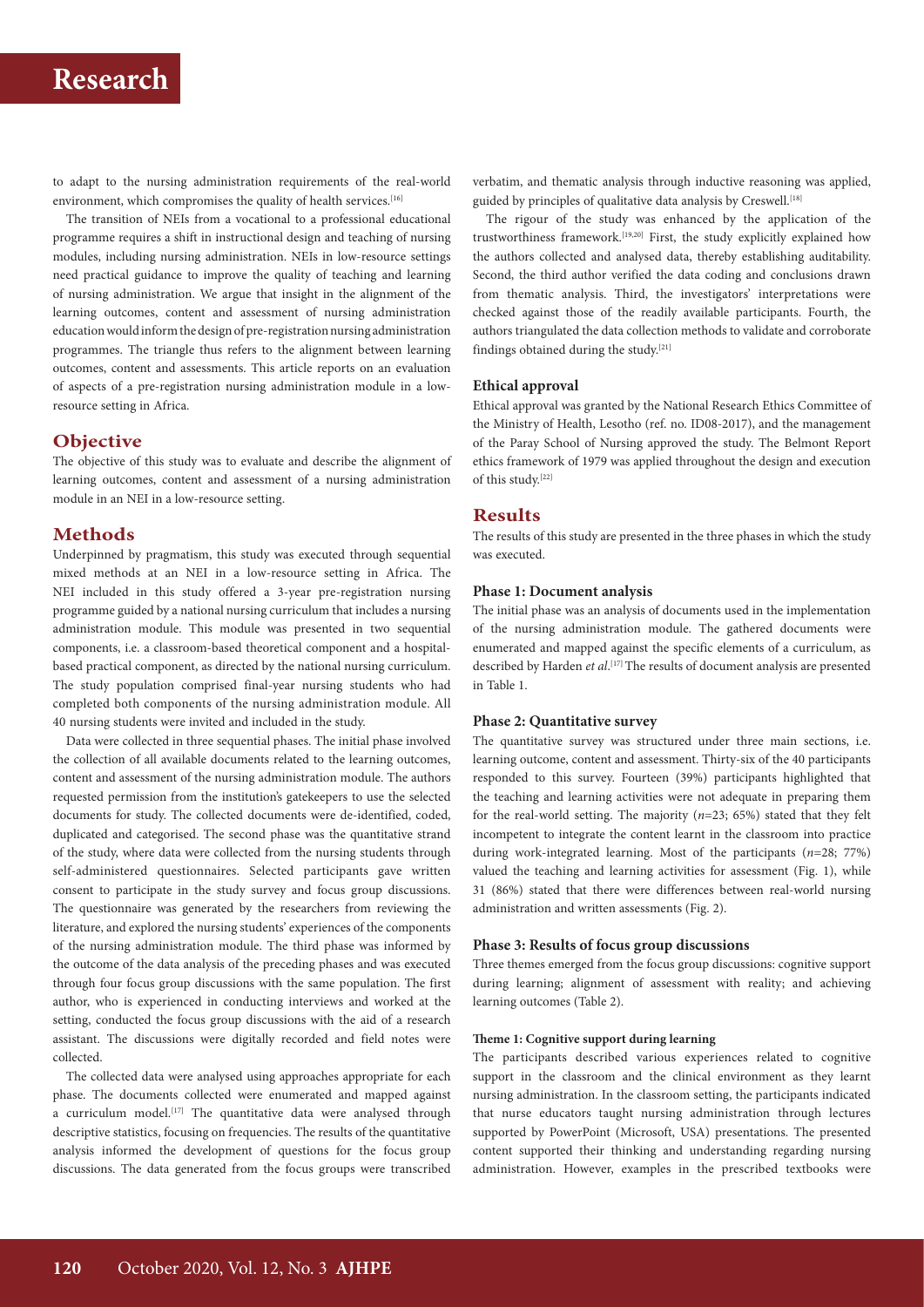### **Table 1. Document analysis**

| Document                 | <b>Learning outcomes</b> Content |           | <b>Assessment</b> | <b>Comments</b>                                                      |
|--------------------------|----------------------------------|-----------|-------------------|----------------------------------------------------------------------|
| Curriculum               |                                  |           |                   | Content-based curriculum, behaviourism, approved by local            |
|                          |                                  |           |                   | regulator                                                            |
| Lesson plans             |                                  |           |                   | Designed by nurse educators, based on curriculum learning            |
|                          |                                  |           |                   | outcomes and outline                                                 |
| PowerPoint presentations |                                  |           | $\bullet$         | Designed based on lesson plan, with examples and formative           |
|                          |                                  |           |                   | assessment features                                                  |
| Test and examinations    |                                  |           |                   | Aligned with learning outcomes and PowerPoint presentations          |
| Clinical placement plan  |                                  |           |                   | Students are placed in non-specialised units for 6 weeks for nursing |
|                          |                                  |           |                   | administration                                                       |
| Assessment tool          |                                  | $\bullet$ | $\bullet$         | Checklist in place, aligned with content in curriculum               |
| Module reports           |                                  | $\bullet$ | $\bullet$         | Reflected average student performance in the clinical environment    |
|                          |                                  |           |                   | with above-average performance in written tests                      |

• = content identified and analysed on collected documents.







*Fig. 2. Participants' responses regarding the alignment between module content and assessments.*

focused on foreign or non-native examples, which made it very difficult for the participants to relate to. There were no locally written textbooks for the module and the nurse educators could not translate such examples for the local context. During the classroom activities, there was limited student-tostudent interaction, as the educators lectured didactically:

'The educators focus on teaching through the slides, at times they read to you the slides as they are written. We just sit there and take notes, as they may not be willing to share those slides.' (FG2, S2)

Challenges seemed to arise when students were expected to apply principles of nursing administration in practice. Professional nurses in the wards are expected to supervise students as they apply their classroom **Table 2. Codes and theme development during qualitative analysis**

| <b>Theme</b>                 | Codes                                    |
|------------------------------|------------------------------------------|
| Cognitive support during     | Teaching and learning methods            |
| learning                     | Learning resources                       |
|                              | Student engagement                       |
|                              | Routine clinical practices               |
| Alignment of assessment with | Assessment methods                       |
| reality                      | Validity of assessment tools             |
|                              | Collaboration related to assessment      |
|                              | Supervision of students                  |
| Achieving learning outcomes  | Applying principles of nursing           |
|                              | administration                           |
|                              | Barriers to achievement of learning      |
|                              | outcomes                                 |
|                              | Professional nurses' role in achievement |
|                              | of learning outcomes                     |
|                              |                                          |

learning in the clinical setting. However, the professional nurses in the clinical environment had developed routine approaches to administering nursing units, which were not aligned with what the students were taught in the classroom. Compounding this situation, was the unavailability of nurse educators in the clinical environment to support students as they translated their knowledge. Nurse educators only appeared in the clinical environment for assessments:

'The nurses in the wards have no idea about management principles, they have routines and expect us to also follow that routine. The problem is that the routine is not what we have been taught and the teachers are never there to help us or even defend us. We only see them [nurse educators] on the date of the final assessment.' (FG1, S4)

#### **Theme 2: Alignment of assessment with reality**

The students' attainment of the learning outcomes was measured through two distinct approaches, i.e. written tests and examinations, and directly observed long case examinations. The written tests and examinations focused on the content taught in class, and the participants described such assessments as fair. However, they indicated that the written tests and assessments were not aligned with the reality in the clinical environment or best practices of nursing administration: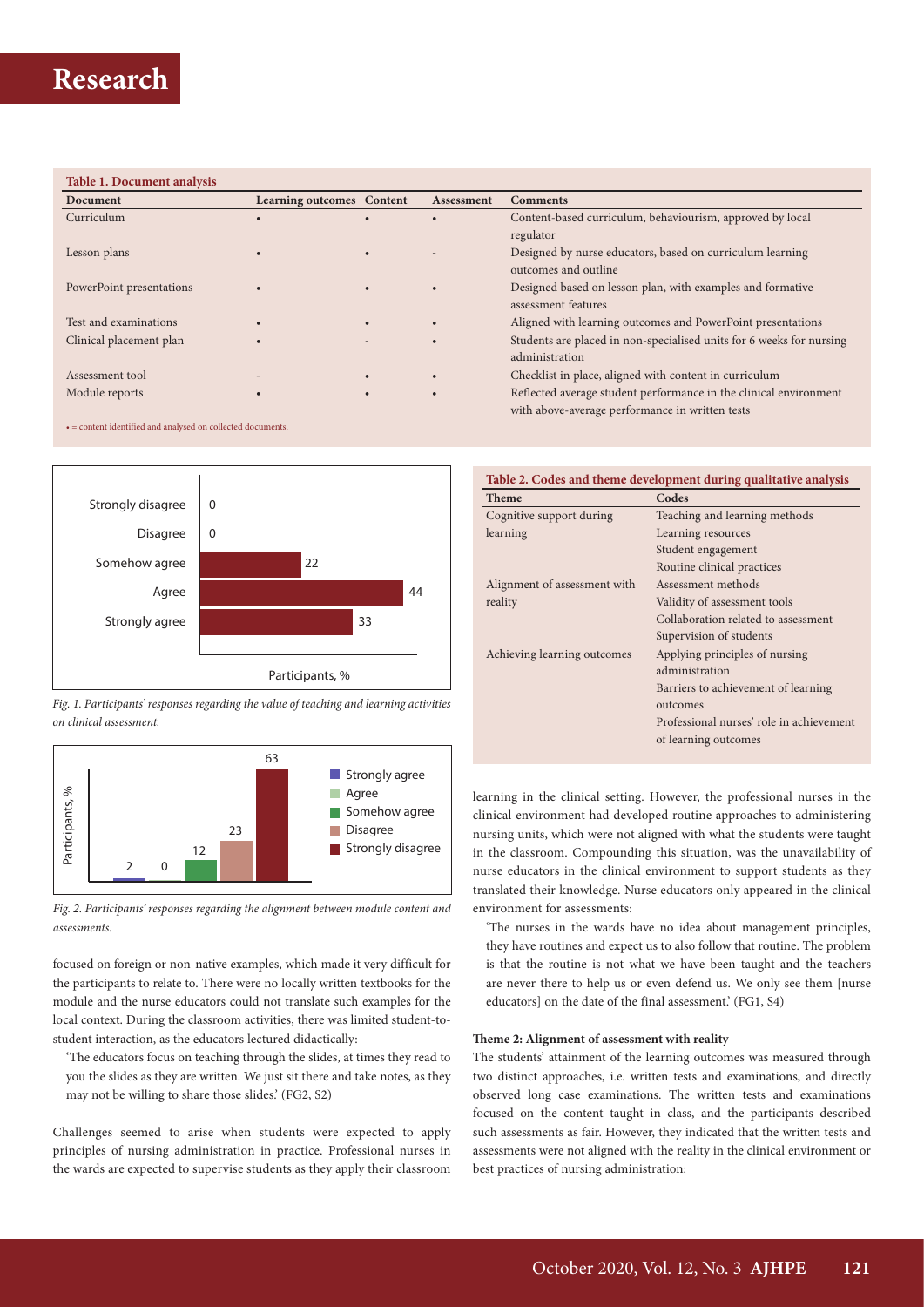'… I mean the tests are fair, it's just the stuff we learnt in class. You cram and regurgitate it and you are fine, but you know you will never see half of that anywhere in this country. But you do that to please the teacher and pass.' (FG3, S5)

Challenges related to clinical assessment seemed to emanate from assessment tools that were not informed or inspired by the clinical environment or best practices in nursing administration. The participants conveyed that the assessors seemed to be following a much earlier standard checklist that was not flexible to accommodate the contextual realities of the clinical setting. According to the participants, this checklist contributed to their perceived poor performance in their clinical assessment in nursing administration:

'I would have passed management [nursing administration] with high marks, but they assess us with an old checklist, which does not adapt to what is happening in the clinical area. The clinical areas in this place are very different from what the checklist is asking us to do.' (FG1, S2)

The students further explained that there was limited collaboration and poor co-ordination between the clinical nursing staff and NEIs. The students expressed the opinion that there seemed to be poor communication and they often felt lost in the clinical environment when asked to engage in activities not aligned with the stated learning objectives. Even then there was minimal supervision regarding these objectives in the clinical setting:

'Our teachers … they just give you a schedule of which ward you will go to and a couple of objectives and that's it. The nurses have no time for those objectives and they will send you throughout the hospital. By the time of the assessment, you have no idea what you are doing.' (FG4, S1)

#### **Theme 3: Achieving learning outcomes**

The learning outcomes of the nursing administration module expected students to be able to apply the principles and theories of nursing administration in the management of a healthcare unit. The participants revealed several barriers that influenced their attainment of the intended learning outcomes. These barriers were compounded by organisational culture and traditions, which were described as norms or routines. Such routines were not aligned with best practices and challenged the participants in achieving their learning outcomes:

'We wonder at times if those nurses were trained through the same programme. We always seem to speak a different language when it comes to management and they are stuck in their ways even when it doesn't work.' (FG2, S4)

The learning outcomes attained during the clinical practices were informed by what the professional nurse expected from the students in the clinical setting; these outcomes were not necessarily aligned with the curriculum requirements. The participants verbalised that these nurses viewed them as an additional pair of hands and not necessarily as students.

### **Discussion**

This study describes the alignment of learning outcomes, teaching strategies, content and assessment associated with a nursing administration module at a resource-limited NEI. The learning outcomes, content, teaching strategies, especially the learning environment and assessments, need to be coherent to enhance learning among students.<sup>[23,24]</sup> The metaphor of a broken triangle

reflects a summary of the outcome of this study, as elements of the design and implementation of the nursing administration module were not aligned and therefore compromised student learning.<sup>[25]</sup>

The learning outcomes are aimed at producing a nurse who is able to manage a healthcare unit effectively. The assessment processes in the classroom and clinical environments are aimed at assisting nurse educators in determining if the students meet the learning outcomes.[26,27] In this study, it is clear that assessment practices are aligned with the expectations of the described curriculum, but are not sensitive to context. Assessment methods and the content of assessment tools need to be aligned with the evolving context.[27] This alignment can be done through the continual renewal of assessment methods and their tools based on best practices and context.[26]

The classroom teaching activities were aligned with the described curriculum and enacted as described by the curriculum. The study revealed challenges associated with the authenticity of the content being taught and the examples used to support learning.<sup>[28,29]</sup> Authenticity allows students to learn from real-life examples and allows such examples to influence their understanding of concepts.[30] The nature of the curriculum model was not flexible enough to accommodate the contextual realities for the students, thereby reducing the meaning of learning in this module. NEIs are recommended to transform their curriculum models to embrace competency- and problem-based contextual curricula that allow for flexibility and alignment with contextual realities.<sup>[31]</sup>

Students in the clinical environment struggle to apply theoretical approaches to nursing administration owing to several factors. The pervasive shortage of qualified nurse educators and clinical nurses in Africa affects their availability for students during clinical practice.<sup>[8]</sup> Revolutionary approaches, such as a robust preceptorship,<sup>[32,33]</sup> need to be adopted by all NEIs to enhance students' supervision and mentoring during nursing administration placements. Various preceptorship models have been developed for nurses in Africa<sup>[32,34,35]</sup> and the operationalisation of such models needs to be underpinned by relevant contexts driven by excellence in nursing practice. The preceptors supporting the students should be qualified professionals who must undergo training<sup>[32,36]</sup> on how to support students and be engaged with best practices in nursing administration.

## **Conclusions**

The International Council of Nurses $[2]$  has put great emphasis on the need for training of nursing administration competencies in pre-registration programmes. In Africa, nurses comprise the bulk of the healthcare delivery system<sup>[8]</sup> and are often expected to manage health centres and primary healthcare clinics. Yet, nursing students, the future of such a system, are struggling to meet expected learning outcomes related to nursing administration owing to the non-alignment of learning outcomes, content and assessment of the related module. NEIs are therefore expected to fortify their efforts through sound evidence-based programmes in the training of nurses to be able to function independently in administration roles.

To achieve this, NEIs in low-resource settings must radically transform their pre-registration nursing curricula to incorporate contemporary issues and clinical contextual realities to enhance the utility of nursing administration learning outcomes. The NEIs in Africa should also adopt problem-based contextually relevant curricula to enable the inclusion of locally relevant examples that mirror the respective clinical environments. Adoption of preceptorship models by NEIs to capacitate nursing staff in